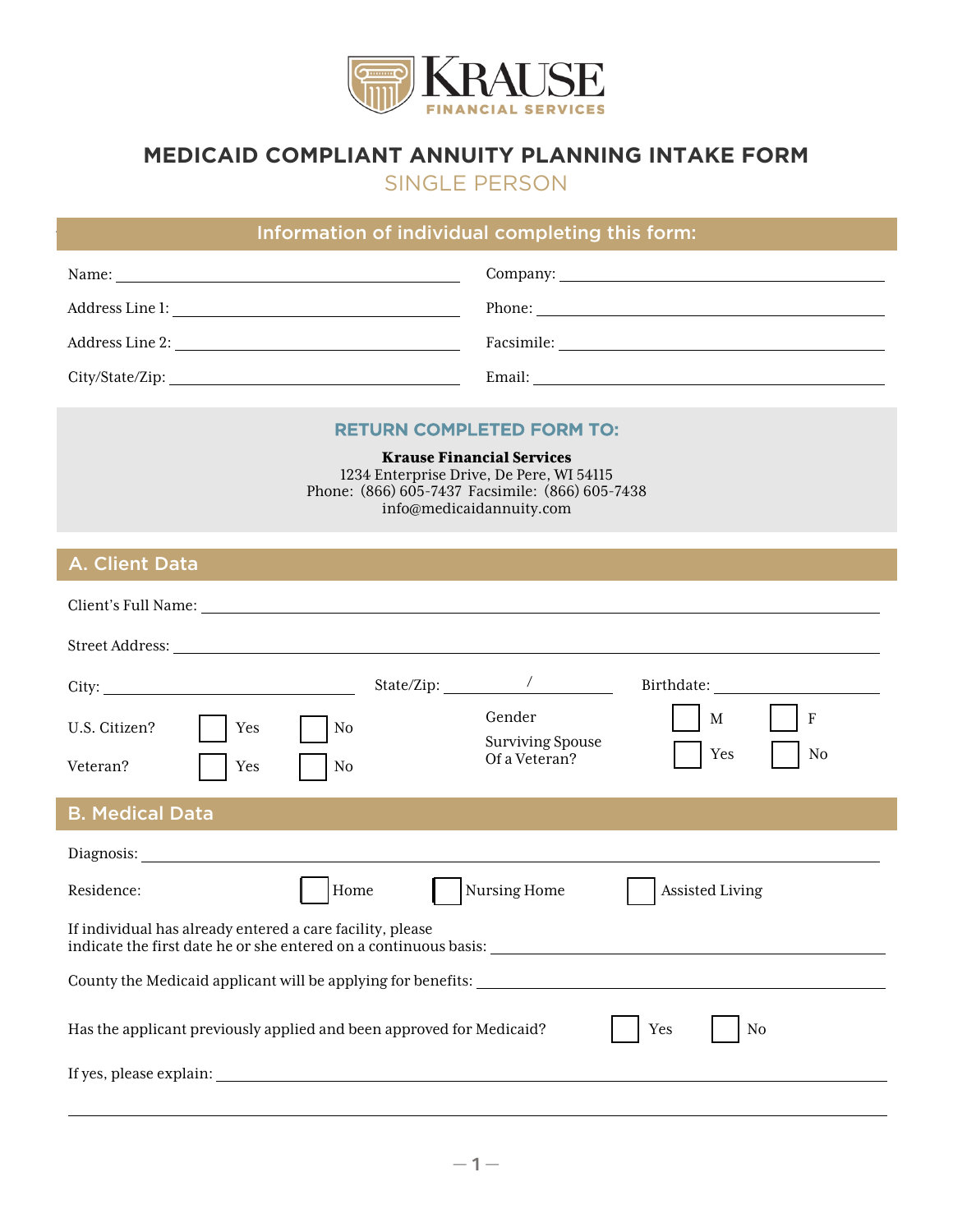#### C. Responsible Party(ies)

 Please provide information regarding the Medicaid applicant's children, Power of Attorneys (POA), beneficiaries, or other responsible party(ies).

| <b>NAME</b>                                                                                                                                         | <b>RELATIONSHIP</b>   | <b>PHONE NUMBER</b> | <b>STATE OF</b><br><b>RESIDENCE</b> |  |
|-----------------------------------------------------------------------------------------------------------------------------------------------------|-----------------------|---------------------|-------------------------------------|--|
|                                                                                                                                                     |                       |                     |                                     |  |
|                                                                                                                                                     |                       |                     |                                     |  |
|                                                                                                                                                     |                       |                     |                                     |  |
|                                                                                                                                                     |                       |                     |                                     |  |
|                                                                                                                                                     |                       |                     |                                     |  |
| Are any of the individuals named above the primary POA for the Medicaid applicant?                                                                  | Yes<br>N <sub>0</sub> |                     |                                     |  |
| If yes, please name individual(s):                                                                                                                  |                       |                     |                                     |  |
|                                                                                                                                                     |                       |                     |                                     |  |
|                                                                                                                                                     |                       |                     |                                     |  |
| Are any of the individuals named above interested in learning more about<br>Long-Term Care Insurance in order to secure their own financial future? |                       |                     | <b>Yes</b><br>N <sub>0</sub>        |  |
| If yes, please name individual(s):                                                                                                                  |                       |                     |                                     |  |
|                                                                                                                                                     |                       |                     |                                     |  |

 If any individuals indicate they are interested in learning more about Long-Term Care Insurance, they may be contacted by a Long-Term Care Insurance Advisor within or associated to our office.

## D. Gross Monthly Income

| Social Security Benefits    | \$                                                                                                                                                                                                                                         |
|-----------------------------|--------------------------------------------------------------------------------------------------------------------------------------------------------------------------------------------------------------------------------------------|
| Pension (Gross)             | $\sim$                                                                                                                                                                                                                                     |
| VA Disability Benefit       | \$                                                                                                                                                                                                                                         |
| Other Income*               | \$<br><u>and the company of the company of the company of the company of the company of the company of the company of the company of the company of the company of the company of the company of the company of the company of the com</u> |
| <b>Total Monthly Income</b> | \$                                                                                                                                                                                                                                         |
|                             |                                                                                                                                                                                                                                            |
| *If other, please explain:  |                                                                                                                                                                                                                                            |
|                             |                                                                                                                                                                                                                                            |

Do not include interest and dividend income on this form. If there is a pension, please list the gross pension amount, including any monies taken out for federal income taxes, health insurance, or any other reason.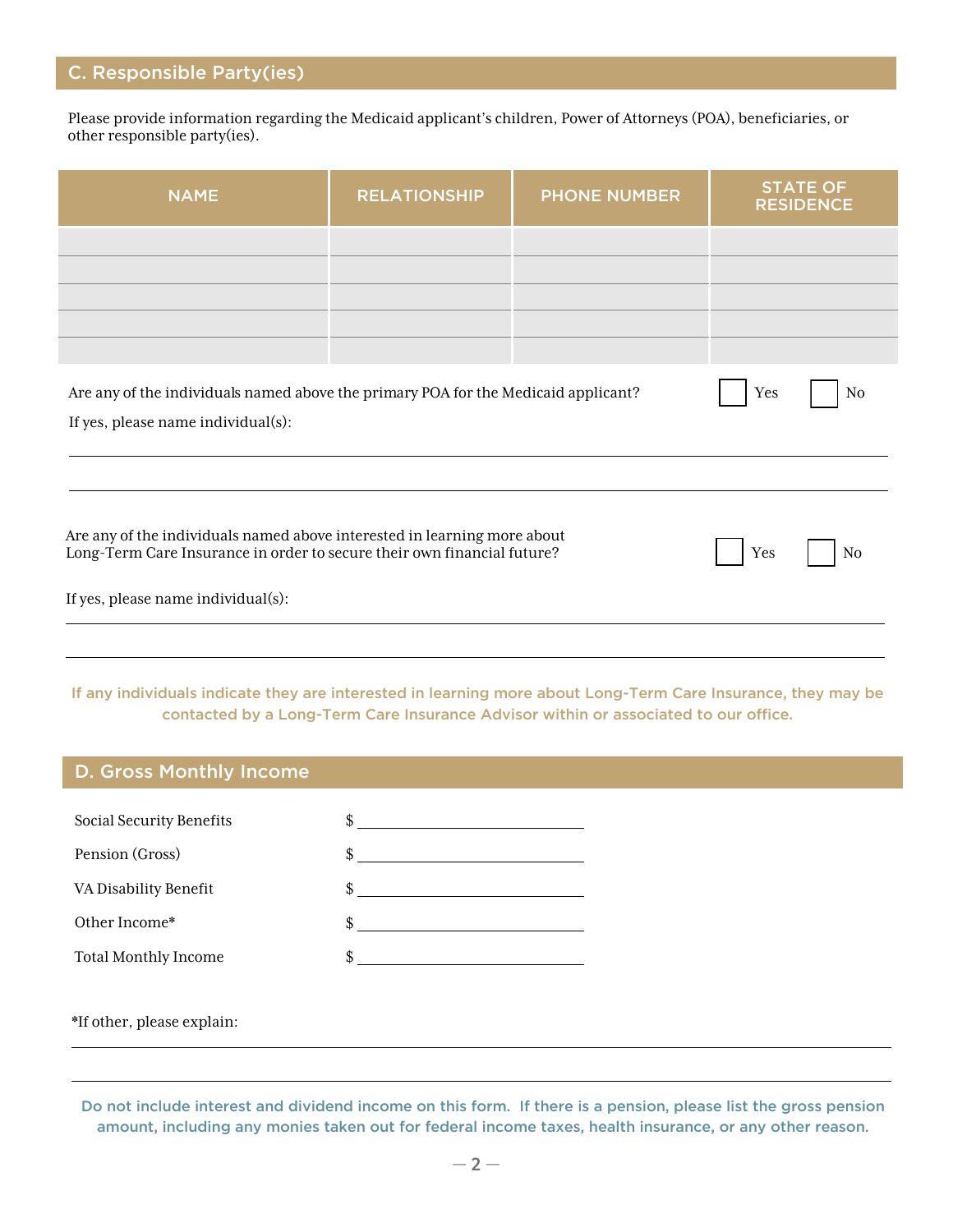#### E. Monthly Cost of Care

| \$<br>Daily Private Pay Rate                   |                             |
|------------------------------------------------|-----------------------------|
| \$<br>Health Insurance Premiums                | <b>Total Monthly Costs:</b> |
| \$<br>Medicare Supplemental Insurance Premiums | $\sim$                      |
| \$<br>Monthly Incidental Cost                  |                             |
| \$<br>Monthly Prescription Cost                |                             |
| \$<br>Monthly Other Cost                       |                             |
|                                                |                             |

The care facility is paid through (Month/Year)

If the nursing home facility is located in **New Hampshire, Kansas, Massachusetts, North Carolina, Connecticut or Pennsylvania**, The Krause Agency **may** require the care facility's Medicaid per diem rate to develop the appropriate Medicaid Compliant Annuity plan.

As such, if applicable, please provide the Medicaid per diem rate: \$

#### F. Assets/Liabilities

Please insert the value of each asset/liability in the appropriate space. Specify whether multiple accounts or one account for each type of asset.

| <b>Asset</b>                 | <b>Value</b> | <b>Liability</b> |
|------------------------------|--------------|------------------|
| Automobile                   |              |                  |
| <b>Additional Automobile</b> |              |                  |
| <b>Checking Account</b>      |              |                  |
| Savings Account              |              |                  |
| <b>Other Bank Accounts</b>   |              |                  |
| Residence                    |              |                  |
| <b>Mutual Funds</b>          |              |                  |
| Stocks/Bonds                 |              |                  |
| Annuities                    |              |                  |
| <b>Retirement Accounts</b>   |              |                  |
| <b>Roth IRAs</b>             |              |                  |
| <b>Other Real Estate</b>     |              |                  |
| <b>Care Facility Deposit</b> |              |                  |
| Other                        |              |                  |
| <b>TOTAL</b>                 |              |                  |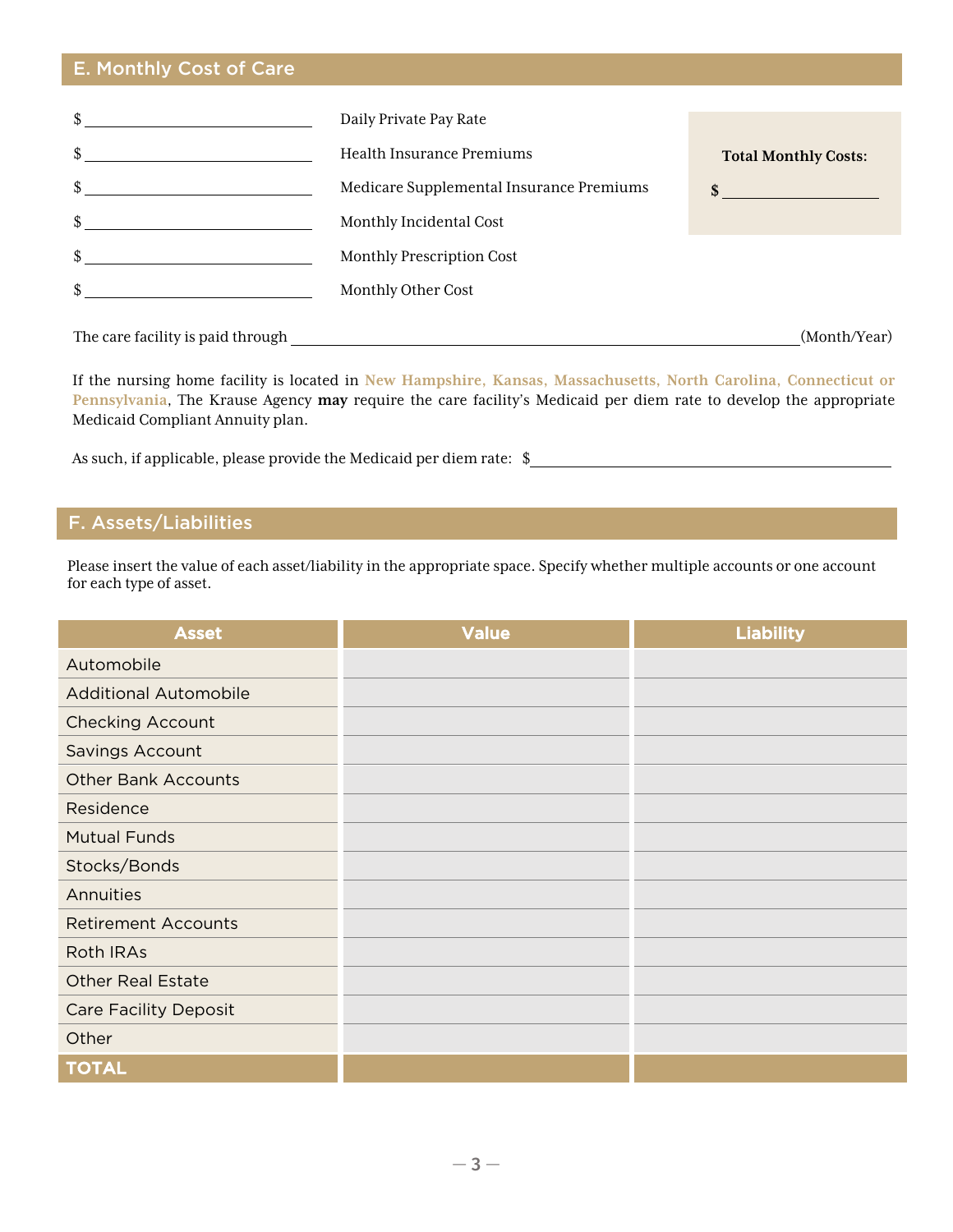| Does the applicant own an irrevocable Funeral Expense Trust?                                                                                       | Yes | No |  |  |  |
|----------------------------------------------------------------------------------------------------------------------------------------------------|-----|----|--|--|--|
| If the Medicaid applicant owns a home, will the home<br>be sold or gifted as part of the Medicaid plan?                                            | Yes | No |  |  |  |
| If yes, please explain                                                                                                                             |     |    |  |  |  |
|                                                                                                                                                    |     |    |  |  |  |
| Are there any additional liabilities that should be considered<br>(credit card debt, personal loans, outstanding medical bills, legal fees, etc.)? | Yes | No |  |  |  |
| If yes, please explain                                                                                                                             |     |    |  |  |  |
|                                                                                                                                                    |     |    |  |  |  |

# G. Assets/Liabilities

| <b>TYPE</b> | <b>DEATH</b><br><b>BENEFIT</b><br><b>VALUE</b> | <b>FACE VALUE</b> | <b>CASH VALUE</b> | <b>INSURED</b> | <b>OWNER</b> |
|-------------|------------------------------------------------|-------------------|-------------------|----------------|--------------|
|             |                                                |                   |                   |                |              |
|             |                                                |                   |                   |                |              |
|             |                                                |                   |                   |                |              |
|             |                                                |                   |                   |                |              |

## H. Gifts

Has either spouse made gifts in excess of \$100.00 in any one month, to an individual or group of individuals, within the past 60 months?  $\begin{array}{|c|c|}\hline \end{array}$  Yes  $\begin{array}{|c|c|c|}\hline \end{array}$  No

If yes, please Explain